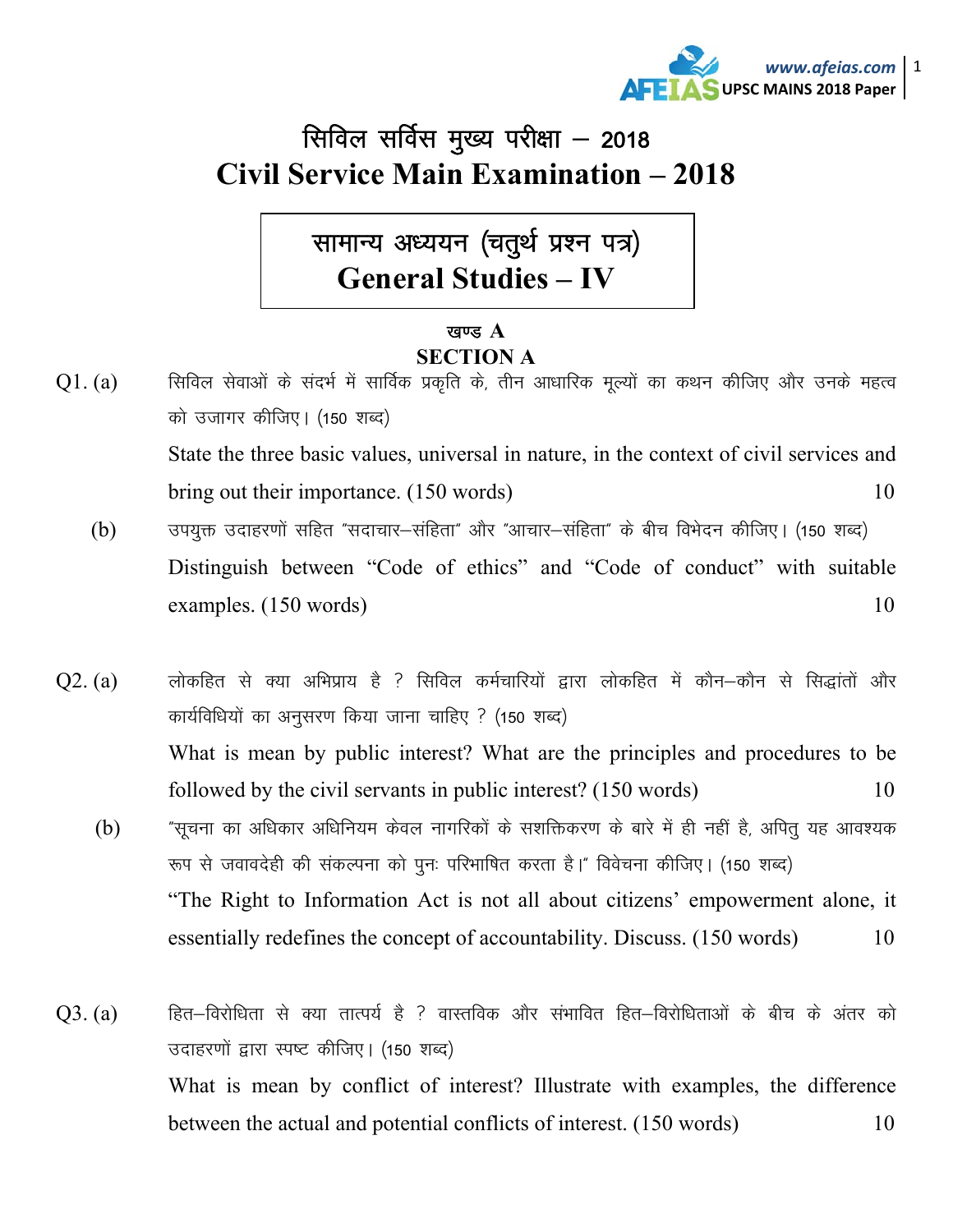

"नियूक्ति के लिए व्यक्तियों की खोज करते समय आप तीन गूणों को खोजते हैं : सत्यनिष्ठा, बुद्धिमत्ता और  $(b)$ ऊर्जा। यदि उनमें पहला गुण नहीं है, तो अन्य दो गुण आपको समाप्त कर देंगे।"– वॉरेन बफेट वर्तमान परिदृश्य में इस कथन से आप क्या समझते हैं ? स्पष्ट कीजिए। (150 शब्द) "In looking for people to hire, you look for three qualities: integrity, intelligence and energy. And if they do not have the first, the other two will kill you." - Warren **Buffett** 

What do you understand by this statement in the present-day scenario? Explain.

 $(150 \text{ words}) 10$ 

- $Q4. (a)$ "अच्छा कार्य करने में, वह सब कूछ अनुमत होता है, जिसको अभिव्यक्ति के द्वारा या स्पष्ट निहितार्थ के द्वारा निषिद्ध न किया गया हो।" एक लोक सेवक द्वारा अपने कर्तव्यों का निर्वहन करने के संदर्भ में, इस कथन का उपयुक्त उदाहरणों सहित परीक्षण कीजिए। (150 शब्द) "In doing a good thing, everything is permitted which is not prohibited expressly or by clear implication". Examine the statement with suitable examples in the context of a public servant discharging his/her duties. (150 words)  $10<sup>1</sup>$ कार्यवाहियों की नैतिकता के संबंध में एक दृष्टिकोण तो यह है कि साधन सर्वोपरि महत्व के होते हैं और  $(b)$ दूसरा दृष्टिकोण यह है कि परिणाम साधनों को उचित सिद्ध करते है। आपके विचार में इनमें से कौन–सा दृष्टिकोण अपेक्षाकृत अधिक उपयुक्त है ? अपने उत्तर के पक्ष में तर्क पेश कीजिए। (150 शब्द) With regard to the morality of actions, one view is that means is of paramount importance and the other view is that the ends justify the means. Which view do
	- you think is more appropriate? Justify your answer. (150 words) 10
- $Q5. (a)$ मान लीजिए कि भारत सरकार एक ऐसी पर्वतीय घाटी में एक बाँध का निर्माण करने की सोच रही है, जो जंगलों से घिरी है और जहाँ नृजातीय समुदाय रहते हैं। अप्रत्याशित आकस्मिकताओं से निपटने के लिए सरकार को कौन–सी तर्कसंगत नीति का सहारा लेना चाहिए ? (150 शब्द) Suppose the Government of India is thinking of constructing a dam in a mountain valley bond by forests and inhabited by ethnic communities. What rational policy should it resort to in dealing with unforeseen contingencies (150 words) 10
	- लोक प्रशासन में नैतिक दुविधाओं का समाधान करने के प्रक्रम को स्पष्ट कीजिए। (150 शब्द)  $(b)$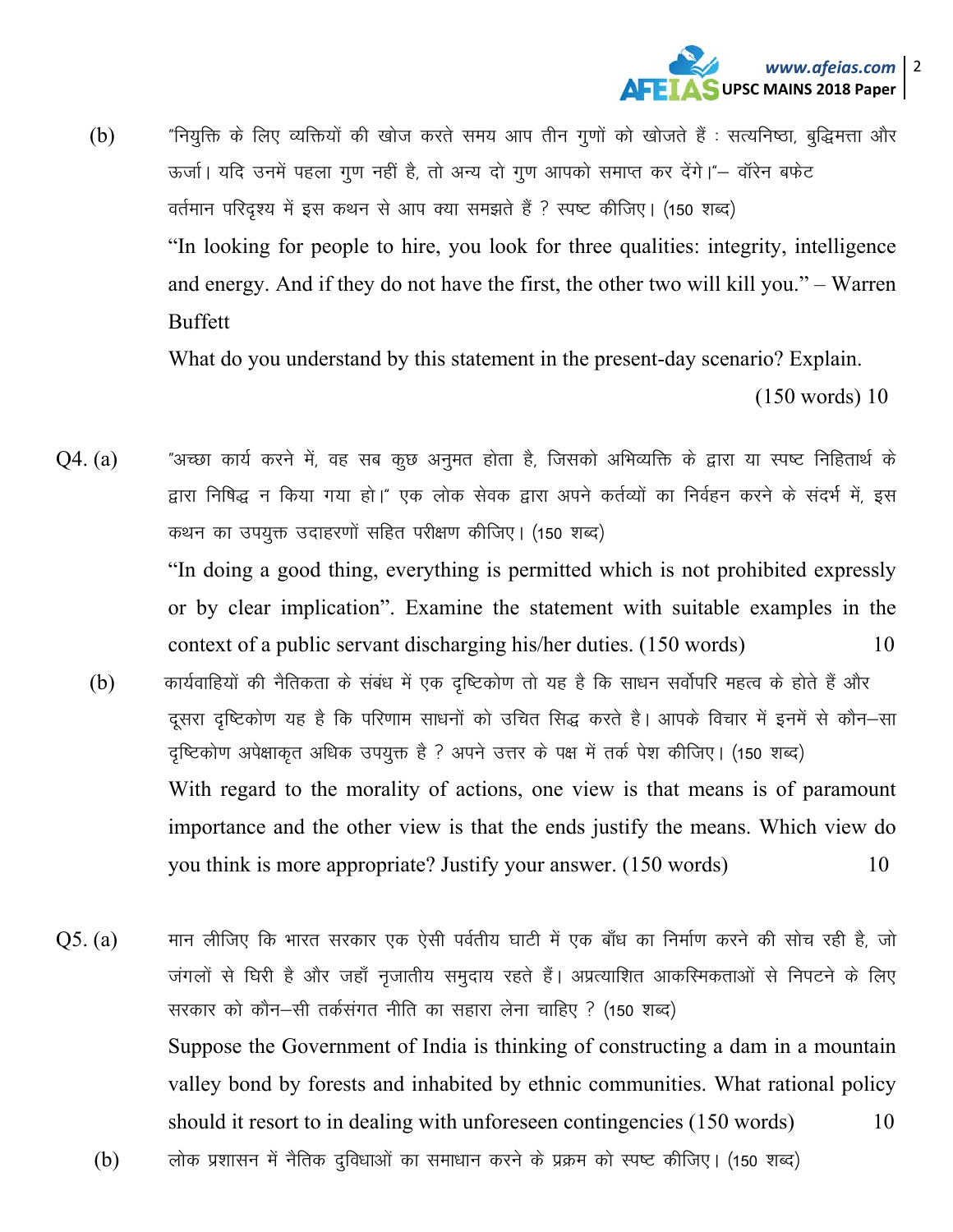

Explain the process of resolving ethical dilemmas in Public Administration.

 $(150 \text{ words}) 10$ 

10

Q6. वर्तमान संदर्भ में निम्नलिखित में से प्रत्येक उद्धरण का आपके विचार से क्या अभिप्राय है ? What do each of the following quotations mean to you in the present context?

> "किसी भी बात को स्वीकार करने या अस्वीकार करने का निर्धारण करने में सही नियम यह नहीं है  $(a)$ कि उसमें कोई बराई है या नहीं; बल्कि यह है कि उसमें अच्छाई से अधिक बराई है। ऐसे बहुत कम विषय होते हैं, जो पूरी तरह बूरे या अच्छे होते हैं। लगभग सभी विषय, विशेषकर सरकारी नीति से संबंधित, अच्छाई और बुराई दोनों के अविच्छेदनीय योग होते हैं; ताकि इन दोनों के बीच प्रधानता के बारे में हमारे सर्वोत्तम निर्णय की आवश्यकता हमेशा बनी रहती है।" – अब्राहम लिंकन  $(150 \; \text{Y} \cdot \text{W})$

"The true rule, in determining to embrace, or reject anything, is not whether it has any evil in it; but whether it has more evil than good. There are few things wholly evil or wholly good. Almost everything, especially of governmental policy, is an inseparable compound of the two; so that our best judgement of the preponderance between them is continually demanded. 10 "Abraham Lincoln (150 words)

- "क्रोध और असहिष्णूता सही समझ के शत्रू है।" महात्मा गाँधी (150 शब्द) (b) "Anger and intolerance are the enemies of correct understanding." - Mahatma Gandhi (150 words)
- "असत्य भी सत्य का स्थान ले लेता है, यदि उसका परिणाम निष्कलंक सार्वजनिक कल्याण हो।"–  $(c)$ तिरुक्कुरल (150 शब्द) "Falsehood takes the place of truth when it results in unblemished common good." - Tirukkural (150 words) 10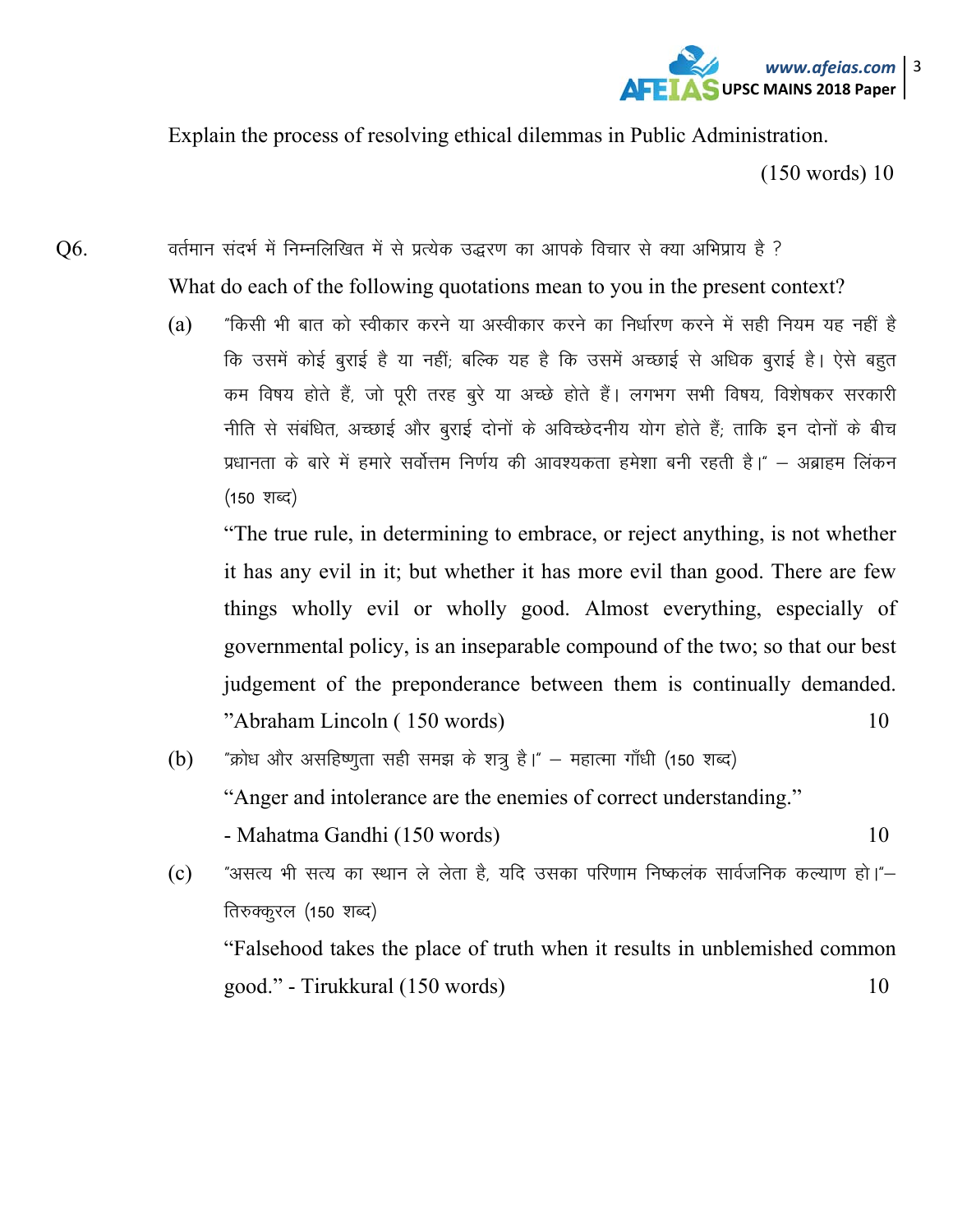

## खण्ड  $$

### **SECTION B**

- राकेश जिला स्तर का एक जिम्मेदार अधिकारी है, जिस पर उसके उच्च अधिकारी भरोसा करते हैं। उसकी O7. ईमानदारी को ध्यान में रखते हुए सरकार ने उसे वरिष्ठ नागरिकों के लिए एक स्वास्थ्य देखभाल योजना के लाभार्थियों की पहचान करने का दायित्व सौंपा है। लाभार्थी होने के लिए निम्नलिखित कसौटियाँ हैं :
	- 60 वर्ष की या उससे अधिक आयु हो।  $(3)$
	- किसी आरक्षित समुदाय से संबंधित हो। (ब)
	- परिवार की वार्षिक आय रु. 1 लाख से कम हो। (स)
	- इलाज के बाद लाभार्थी के जीवन की गुणवत्ता में सकारात्मक अंतर होने की प्रबल सम्भावना हो। (द)

एक दिन एक वृद्ध दंपति राकेश के कार्यालय में योजना के लाभ के लिए आवेदन–पत्र ले कर आया। वे उसके जिले के एक गाँव में जन्म से रहते आए हैं। वृद्ध व्यक्ति की बड़ी आँत में एक ऐसे बिरले विकार का पता लगा, जिससे उसमें रुकावट पैदा होती है। परिणामस्वरूप, उसके पेट में बार–बार तीव्र पीड़ा होती है, जिससे वह कोई शारीरिक श्रम नहीं कर सकता है। वृद्ध दंपति की देखरेख करने के लिए कोई संतान नहीं है। एक विशेषज्ञ शल्य चिकित्सक, जिससे वे मिले हैं, बिना फीस के उनकी शल्य चिकित्सा करने को तैयार है। फिर भी, उस वृद्ध दंपति को आकस्मिक व्यय, जैसे दवाइयाँ, अस्पताल का खर्च, आदि जो लगभग रु 1 लाख होगा, स्वयं ही वहन करना पड़ेगा। दंपति मानक 'ब' के अलावा योजना का लाभ प्राप्त करने की सारी कसौटियाँ पूरी करता है। फिर भी, राकेश को इस परिस्थिति में क्या अनुक्रिया करनी चाहिए ? (250 शब्द)

Rakesh is a responsible district level officer, who enjoys the trust of his higher officials. Knowing his honesty, the government entrusted him with the responsibility of identifying the beneficiaries under a health care scheme meant for senior citizens.

The criteria to be a beneficiary are the following:

- 60 years of age or above. (a)
- $(b)$ Belonging to a reserved community.
- $(c)$ Family income of less than 1 Lakh rupees per annum.
- Post-treatment prognosis is likely to be high to make a positive difference to the  $(d)$ quality of life of the beneficiary.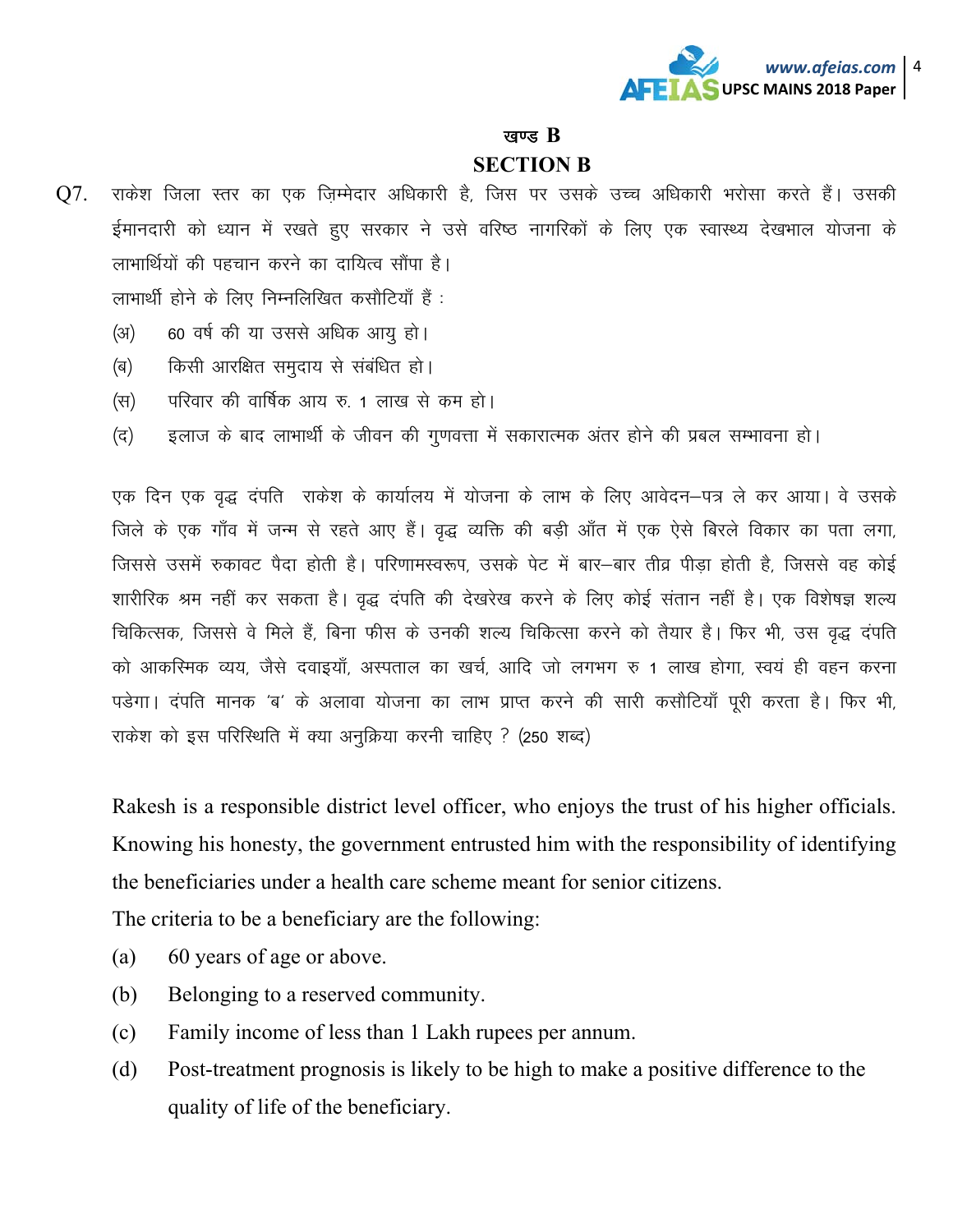

One day, an old couple visited Rakesh's office with their application. They have been the residents of a village in his district since their birth. The old man is diagnosed with a rare condition that causes obstruction in the large intestine. As a consequence, he has severe abdominal pain frequently that prevents him from doing any physical labour. The couple has no children to support them. The expert surgeon whom they contacted is willing to do the surgery without charging any fee. However, the couple will have to bear the cost of incidental charges, such as medicines, hospitalization, etc., to the tune of rupees one lakh. The couple fulfils all the criteria except criterion 'b'. However, any financial aid would certainly make a significant difference in their quality of life. 20

How should Rakesh respond to the situation? (250 words)

Q8. अपने मंत्रालय में एक वरिष्ठ अधिकारी होने के नाते आपकी पहुँच महत्त्वपूर्ण नीतिगत निर्णयों तथा आने वाली बड़ी घोषणाओं, जैसे सड़क निर्माण परियोजनाएँ, तक जनता के अधिकार–क्षेत्र में जाने से पहले हो जाती है। मंत्रालय एक बड़ी सड़क निर्माण योजना की घोषणा करने वाला है, जिसके लिए खाके तैयार हो चुके हैं। नियोजकों ने इस बात का पूरा ध्यान रखा है कि सरकारी भूमि का अधिक–से–अधिक उपयोग किया जाए, ताकि निजी भूमि का कम-से-कम अधिग्रहण करना पड़े। निजी भूमि के मालिकों के लिए क्षतिपूर्ति की दरें भी सरकारी नियमों के अनुसार निर्धारित कर ली गई हैं। निर्वनीकरण कम–से–कम हो, इसका भी ध्यान रखा गया है। ऐसी आशा है कि परियोजना की घोषणा होते ही उस क्षेत्र और आसपास के क्षेत्र की भूमि की कीमतों में भारी उछाल आएगी।

इसी बीच, संबंधित मंत्री ने आपसे आग्रह किया कि सड़क का पुनःसंरेखण इस प्रकार किया जाए, जिससे सड़क मंत्री के 20 एकड़ के फार्म हाउस के पास से निकले। इसके साथ ही मंत्री ने यह भी सूझाव दिया कि वह आपकी पत्नी के नाम, प्रस्तावित बड़ी सड़क परियोजना के आसपास एक बड़ा भूखण्ड प्रचलित दरों पर; जो कि नाममात्र की है, क्रय करने में सहायता करेंगे। मंत्री ने आपको यह भी विश्वास दिलाने का प्रयास किया कि इसमें कोई नुकसान नहीं है, क्योंकि भूमि वैधानिक रूप से खरीदी जा रही है। वह आपसे यह भी वादा करता है कि यदि आपके पास पर्याप्त धनराशि नहीं है, तो उसकी पूर्ति में भी आपकी सहायता करेगा। लेकिन सड़क के पुनःसंरेखण में बहुत–सी कृषि–योग्य भूमि का अधिग्रहण करना पडेगा, जिससे सरकार पर काफी वित्तीय भार पड़ेगा, तथा किसान भी विस्थापित होंगे। केवल यह ही नहीं, इसके चलते बहुत सारे पेड़ों को भी कटवाना पड़ेगा, जिससे पूरे क्षेत्र का हरित आवरण समाप्त हो जाएगा।

इस परिस्थिति का सामना होने पर आप क्या करेंगे ? विभिन्न प्रकार के हित–द्वन्द्वों का समालोचनात्मक परीक्षण कीजिए तथा स्पष्ट कीजिए कि एक लोक सेवक होने के नाते आपके क्या दायित्व हैं। (250 शब्द)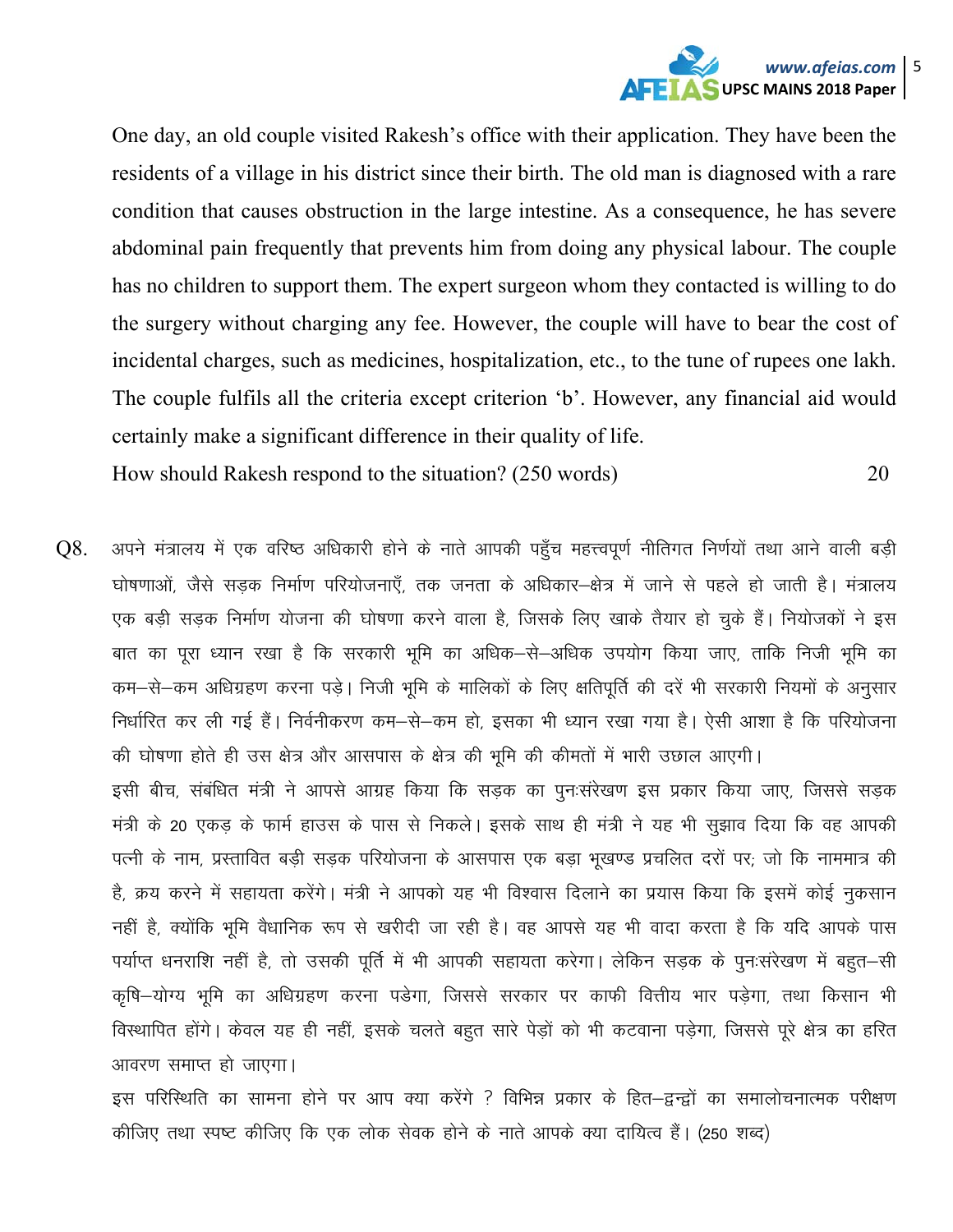

As a senior officer in the Ministry, you have access to important policy decisions and upcoming big announcements such as road constructions projects before they are notified in the public domain. The Ministry is about to announce a mega road project for which the drawings are already in place. Sufficient care was taken by the planners to make use of the government land with the minimum land acquisition from private parties. Compensation rate for private parties was also finalized as per government rules. Care was also taken to minimize deforestation. Once the project is announced, it is expected that there will be a huge spurt in real estate prices in and around that area.

Meanwhile, the Minister concerned insists that you realign the road in such a way that it comes closer to his 20 acres farmhouse. He also suggests that he would facilitate the purchase of a big plot of land in your wife name at the prevailing rate which is very nominal, in and around the proposed mega road project. He also tries to convince you by saying that there is no harm in it as he is buying the land legally. He even promises to supplement your savings in case you do not have sufficient funds to buy the land. However, by the act of realignment, a lot of agricultural lands has to be acquired, thereby causing a considerable financial burden on the government, and also the displacement of the farmers. As if this is not enough, it will involve cutting down of a large number of trees denuding the area of its green cover.

Faced with this situation, what will you do? Critically examine various conflicts of interest and explain what your responsibilities are as a public servant. (250 words) 20

 $O9$ . यह एक राज्य है, जिसमें शराबबंदी लाग है। अभी–अभी आपको इस राज्य के एक ऐसे जिले में पुलिस अधीक्षक नियुक्त किया गया है, जो अवैध शराब बनाने के लिए कुख्यात है। अवैध शराब से बहुत मौतें हो जाती हैं। कूछ रिपोर्ट की जाती हैं और कूछ नहीं, जिससे जिला अधिकारियों को बड़ी समस्या होती है। अभी तक इसे कानून और व्यवस्था की समस्या के दृष्टिकोण से देखा जाता रहा है और उसी तरह इसका सामना किया जाता रहा है। छापे, गिरफ्तारियाँ, पुलिस के मुकदमे, आपराधिक मुकदमे–इन सभी का केवल सीमित प्रभाव रहा है। समस्या हमेशा की तरह अभी भी गंभीर बनी हुई है।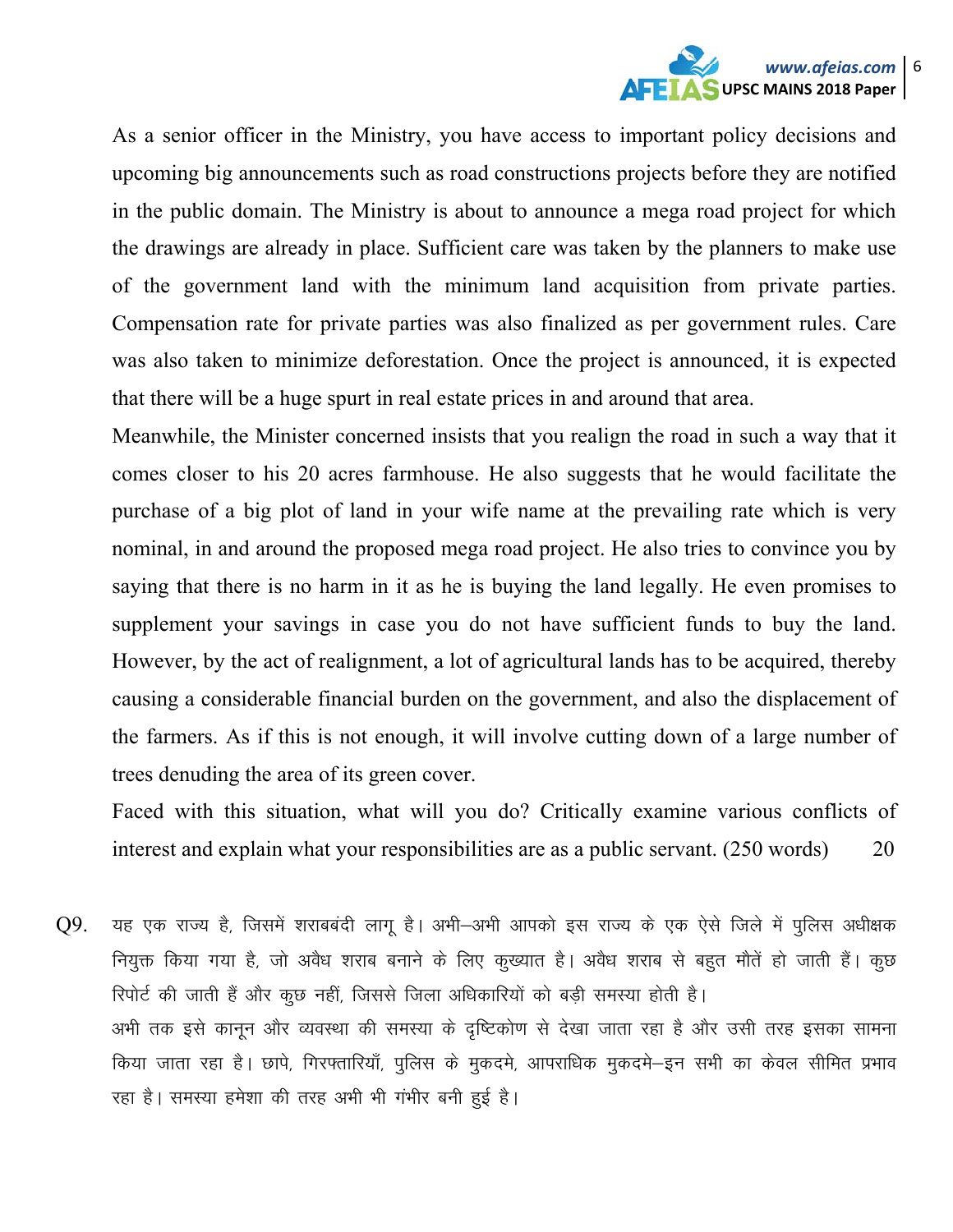

आपके निरीक्षणों से पता चलता है कि जिले के जिन क्षेत्रों में शराब बनाने का कार्य फल-फूल रहा है, वे आर्थिक, ओद्योगिक तथा शैक्षणिक रूप से पिछड़े हैं। अपर्याप्त सिंचाई सुविधाओं का कृषि पर बूरा प्रभाव पड़ता है। विभिन्न समुदायों में बार-बार होने वाले टकराव अवैध शराब निर्माण को बढ़ावा देते है। अतीत में लोगों के हालात में सुधार लाने के लिए न तो सरकार के द्वारा और न ही सामाजिक संगठनों के द्वारा कोई महत्वपूर्ण पहलें की गई हैं। समस्या को नियंत्रित करने के लिए आप कौन–सा नया उपागम अपनाएँगे ? (250 शब्द)

It is a State where prohibition is in force. You are recently appointed as the Superintendent of Police of a district notorious for illicit distillation of liquor. The illicit liquor leads to many death, reported and unreported, and causes a major problem for the district authorities.

The approach till now had been to view it as a law and order problem and tackle it accordingly. Raids, arrest, police cases, and criminal trials – all these had only limited impact. The problem remains as serious as ever.

Your inspections show that the parts of the district where the distillation flourishes are economically, industrially and educationally backward. Agriculture is badly affected by poor irrigation facilities. Frequent clashes among communities gave boost to illicit distillation. No major initiatives had taken place in the past either from the government's side or from social organizations to improve the lot of the people.

Which new approach will you adopt to bring the problem under control? (250 words) 20

 $Q10$ . एक बड़ा औद्योगिक परिवार बड़े पैमाने पर औद्योगिक रसायनों के उत्पादन में संलग्न है। यह परिवार एक अतिरिक्त इकाई स्थापित करना चाहता है। पर्यावरण पर दुष्प्रभाव के कारण अनेक राज्यों ने इसके प्रस्ताव को अस्वीकार कर दिया। किन्तु एक राज्य सरकार ने, सारे विरोध को दरकिनार करते हुए, औद्योगिक परिवार की प्रार्थना को स्वीकार कर लिया और एक नगर के समीप इकाई स्थापित करने की स्वीकृति प्रदान कर दी।

इकाई को 10 वर्ष पूर्व स्थापित कर दिया गया था और अभी तक बहुत सुचारु रूप से चल रही थी। औद्योगिक बहिःस्त्रवों से पैदा हुए प्रदूषण से क्षेत्र में भूमि, जल और फसलों पर दूष्प्रभाव पड़ रहा था। इससे मनुष्यों तथा पशुओं में गंभीर स्वास्थ्य संबंधी समस्याएँ भी आ रही थीं। परिणामस्वरूप, इकाई को बंद करने की माँग को ले कर श्रृंखलाबद्ध आंदोलन होने लगे। अभी–अभी एक आंदोलन में हजारों लोगों ने भाग लिया, जिससे पैदा हुई गंभीर कानून और व्यवस्था की समस्या से निपटने के लिए पुलिस को सख्त कदम लेने पड़े। जनाक्रोश के पश्चात् राज्य सरकार ने फैक्टरी को बंद करने का आदेश दे दिया।

फैक्टरी के बंद होने के परिणामस्वरूप न केवल वहाँ काम करने वाले श्रमिक ही बेरोज़गार हुए, अपितू सहायक इकाइयों के कामगार भी बेरोज़गार हो गए। इससे उन उद्योगों पर भी बुरा प्रभाव पड़ा, जो उस इकाई द्वारा उत्पादित रसायनों पर निर्भर थे।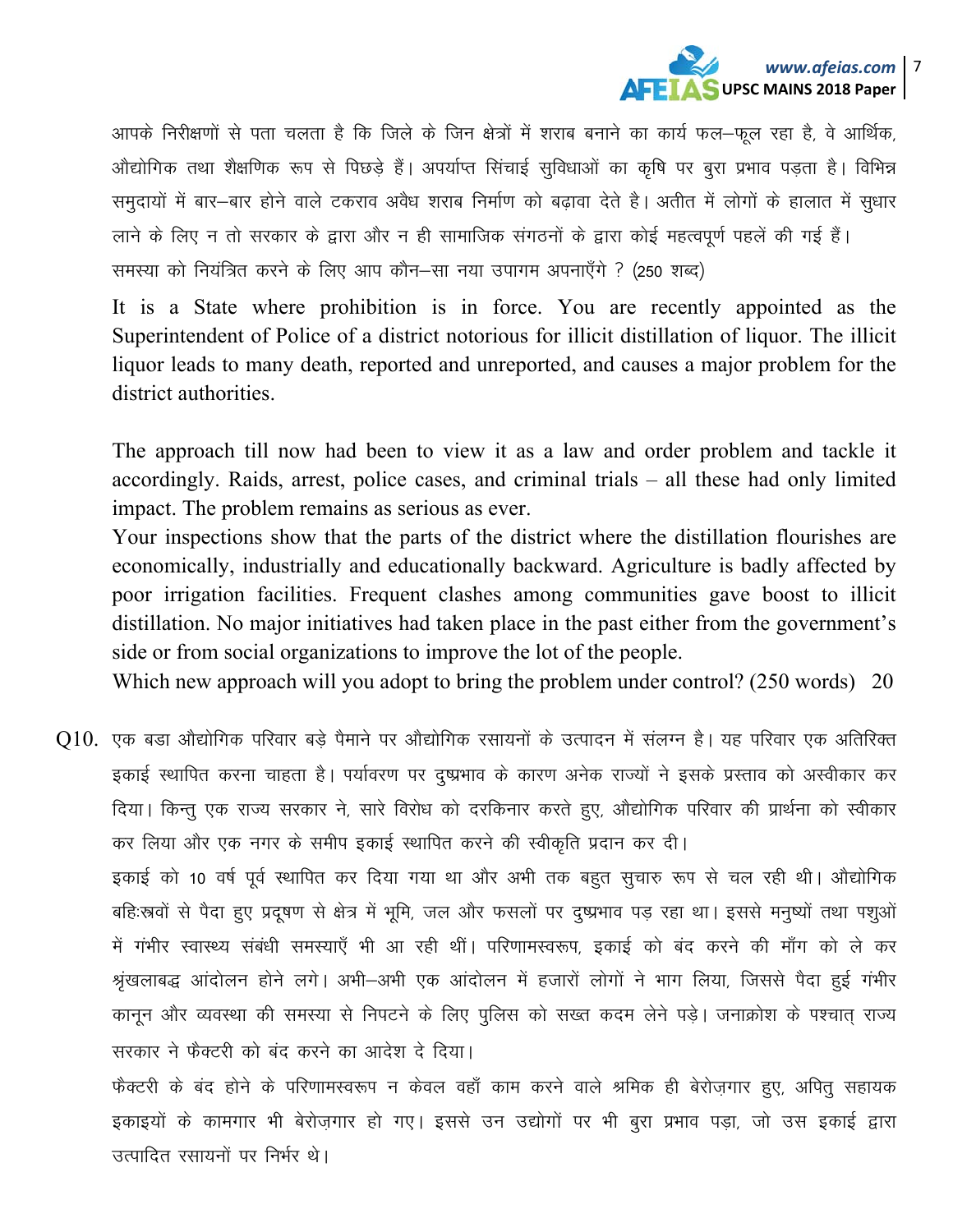

इस मुद्दे को संभालने के उत्तरदायित्व सौंपे गए एक वरिष्ठ अधिकारी होने के नाते, आप इस उत्तरदायित्व का निर्वहन किस प्रकार करेंगे ? (250 शब्द)

A big corporate house is engaged in manufacturing industrial chemicals on a large scale. It proposes to set upon the additional unit. Many states rejected its proposal due to the detrimental effect on the environment. But one state government acceded to the request and permitted the unit close to a city, brushing aside all opposition.

The unit was set up 10 years ago and was in full swing till recently. The pollution caused by the industrial effluents was affecting the land, water and crops in the area. It was also causing serious health problems to human beings and animals. This gave rise to a series of agitation thousands of people took part, creating a law and order problem necessitating stern police action. Following the public outcry, the State government ordered the closure of the factory.

The closure of the factory resulted in the unemployment of not only those workers who were engaged in the factory, but also those who were working in the ancillary units. It also very badly affected those industry which depended on the chemicals manufactured by it.

As a senior officer entrusted with the responsibility of handling this issues, how are you going to address it? (250 words) 20

Q11. डॉ. 'एक्स' शहर के एक प्रतिष्ठित चिकित्सक हैं। उन्होंने एक धर्मार्थ न्यास स्थापित कर लिया है, जिसके माध्यम से समाज के सभी वर्गों की स्वास्थ्य संबंधी आवश्यकताओं की पूर्ति के लिए, वे एक उच्च-विशेषज्ञता अस्पताल स्थापित करना चाहते हैं। संयोग से, राज्य के उस क्षेत्र की वर्षों से उपेक्षा रही है। प्रस्तावित अस्पताल उस क्षेत्र के लिए एक वरदान साबित होगा। आप उस क्षेत्र की कर अन्वेषण इकाई के प्रमुख हैं। डॉक्टर के क्लीनिक के निरीक्षण के दौरान आपके अधिकारियों को कूछ बड़ी अनियमितताएँ ज्ञात हुई हैं। उनमें से कूछ बहुत गंभीर हैं, जिनके कारण बड़ी मात्रा में करों से प्राप्य धनराशि रुकी रही, जिसका भुगतान डॉक्टर को अब करना चाहिए। डॉक्टर सहयोग के लिए तैयार है। वे तुरंत कर की राशि को अदा करने का वायदा करते हैं।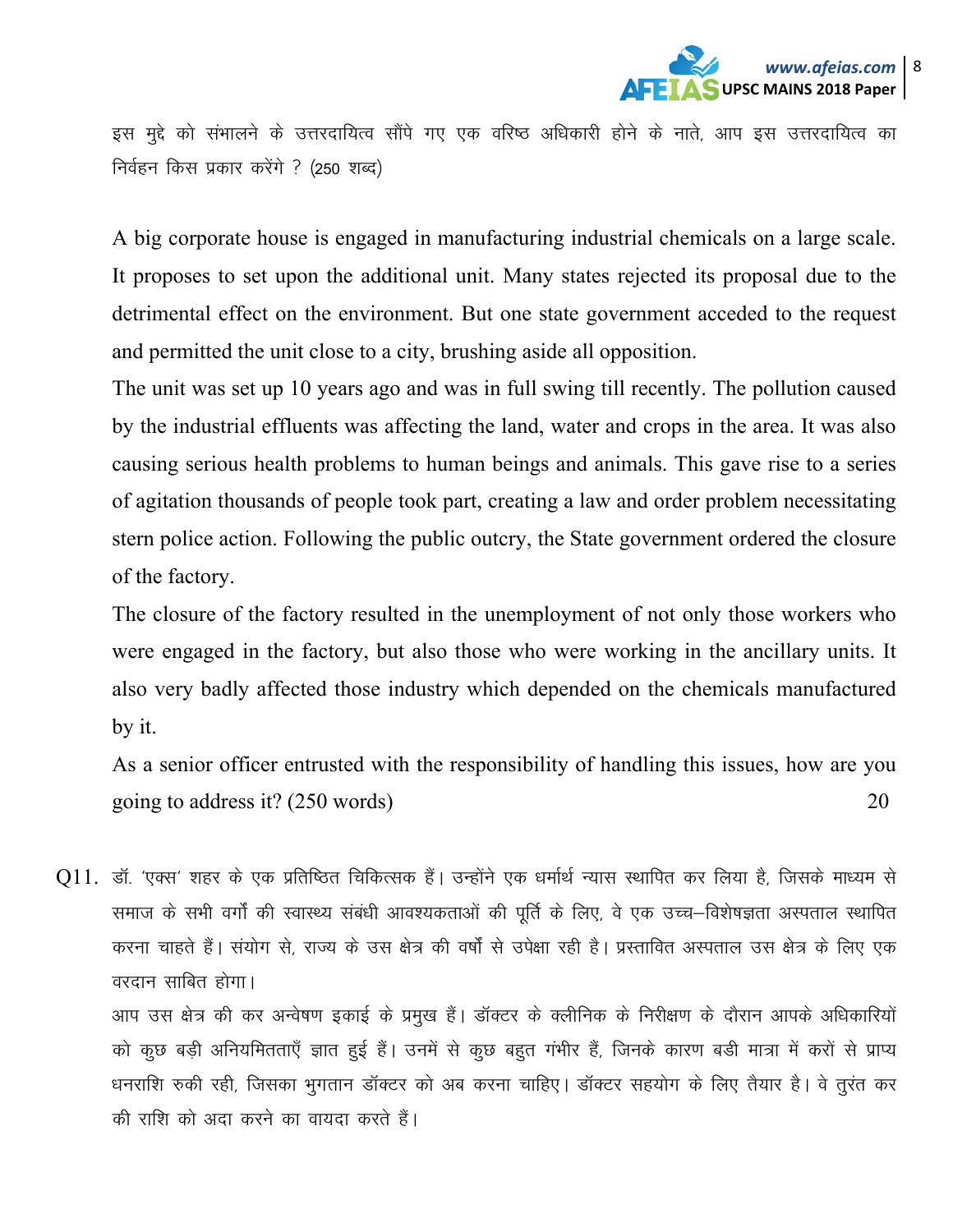

लेकिन उनके कर भुगतान में कूछ और भी खामियाँ हैं, जो पूर्ण रूप से तकनीकी हैं। यदि अभिकरण द्वारा इन तकनीकी खामियों का पीछा किया जाता है, तो डॉक्टर का बहुत सारा समय और उसकी ऊर्जा कूछ ऐसे मुद्दों की तरफ मुड़ जाएगी, जो न तो बहुत गंभीर हैं, न ही अत्यावश्यक और न ही कर भुगतान कराने में सहायक हैं। इसके अतिरिक्त, पूरी संभावना है कि इसके कारण अस्पताल के खोले जाने की प्रक्रिया भी बाधित होगी। आपके समक्ष दो विकल्प हैं :

- (i) व्यापक दृष्टिकोण रखते हुए, अधिकाधिक कर भुगतान अनुपालन सुनिश्चित करें और ऐसी कमियों को नज़रअंदाज करें, जो केवल तकनीकी प्रकृति की हों।
- (ii) मामले को सख्ती से देखें और सभी पहलुओं पर आगे बढ़ें, चाहे वे गंभीर हों या केवल तकनीकी। कर अभिकरण के प्रमुख होने के नाते, आप कौन–से कार्य–दिशा का विकल्प अपनाएँगे और क्यों ? (250 शब्द)

Dr X is a leading medical practitioner in a city. He has set up a charitable trust through which he plans to establish a super-speciality hospital in the city to cater to the medical needs of all sections of the society. Incidentally, that part of the State had been neglected over the years. The proposed hospital would be a boon for the region. You are heading the tax investigation agency of that region. During an inspection of the doctor's clinic, your officers have found out some major irregularities. A few of them are substantial which had resulted in considerable withholding of tax that should be paid by him now. The doctor is cooperative. He undertakes to pay the tax immediately. However, there are certain other deficiencies in his tax compliance which are purely technical in nature. If these technical defaults are pursued by the agency, considerable time and energy of the doctor will be diverted to issues which are not so serious, urgent or even helpful to the tax collection process. Further, in all probability, it will hamper the prospects of the hospital coming up.

There are two options before you:

- (i) Taking a broader view, ensure substantial tax compliance and ignore defaults that are merely technical in nature.
- (ii) Pursue the matter strictly and proceed on all fronts, whether substantial or merely technical. As the head of the tax agency, which course of action will you opt and why?  $(250 \text{ words}) 20$